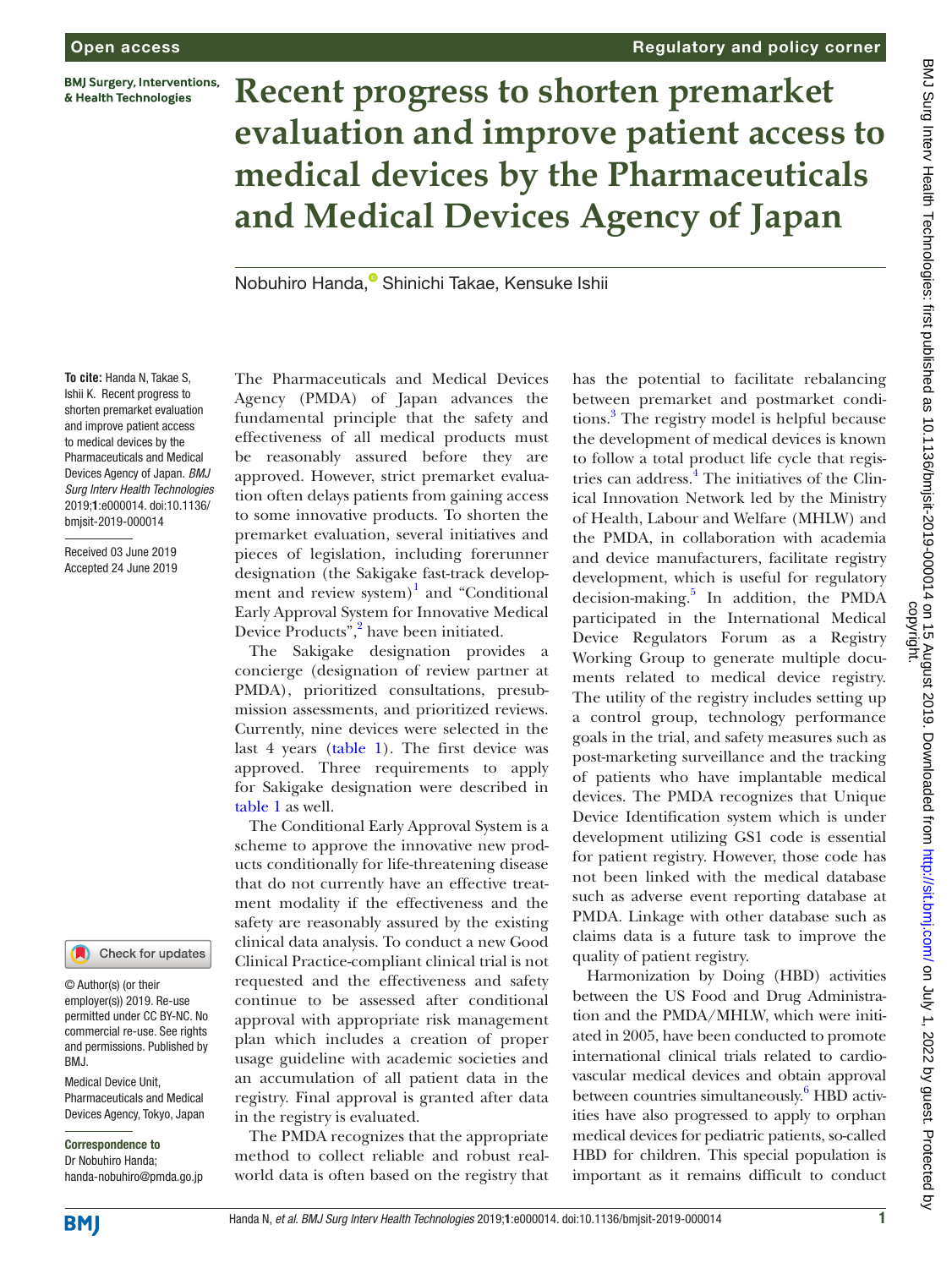<span id="page-1-0"></span>

| Sakigake assignment for medical devices<br>Table 1 |                     |                                                                                                                                                                         |                                                                                                                                                                                                                                                                                                                                |                                         |
|----------------------------------------------------|---------------------|-------------------------------------------------------------------------------------------------------------------------------------------------------------------------|--------------------------------------------------------------------------------------------------------------------------------------------------------------------------------------------------------------------------------------------------------------------------------------------------------------------------------|-----------------------------------------|
|                                                    | Date of designation | Name of product                                                                                                                                                         | <b>Proposed indication</b>                                                                                                                                                                                                                                                                                                     | <b>Sponsor</b>                          |
| 1#                                                 | 02/10//2016         | <b>Titanium Bridge</b><br>(hinge-type titanium<br>plates)                                                                                                               | Adduction-type spasmodic dysphonia                                                                                                                                                                                                                                                                                             | Nobelpharma                             |
| $\overline{c}$                                     | 02/28/2017          | Tracheal prosthesis<br>(made of polypropylene<br>mesh and collagen<br>sponge)                                                                                           | Aiding reconstruction of trachea while<br>maintaining intratracheal structure after<br>partial removal                                                                                                                                                                                                                         | Daiichi Medical                         |
| 3                                                  | 02/28/2017          | Boron neutron capture<br>therapy (BNCT) system<br>(neutron irradiation system<br>for BNCT)                                                                              | Glioblastoma, head and neck cancer<br>(selective destruction of tumor cells marked Industries<br>by boron agents)                                                                                                                                                                                                              | Sumitomo Heavy                          |
| 4                                                  | 02/28/2018          | UT-Heart<br>(software to aid cardiac<br>resynchronization therapy)                                                                                                      | Higher accuracy prediction of effectiveness UT-Heart Corporation<br>of cardiac resynchronization therapy for<br>patients with serious heart failure                                                                                                                                                                            |                                         |
| 5                                                  | 02/28/2018          | Cardiac repair patch<br>(combination of<br>bioabsorbable and<br>stretchable non-<br>bioabsorbable synthetic<br>polymeric threads<br>and a bridging gelatin<br>membrane) | A cardiac repair patch used during<br>cardiovascular interventions<br>Applied to correct blood flow, maintain<br>hemoperfusion, and construct/<br>reconstruct surrounding tissues                                                                                                                                              | Teijin                                  |
| 6                                                  | 02/28/2018          | CliniMACS CD34 System<br>(CD34 +cell selection and<br>isolation system)                                                                                                 | Product capable of facilitating synostosis Miltenyi Biotec K.K.<br>Administered to the site of a non-union<br>bone fracture with collagen-containing<br>soft-tissue injection materials as a<br>scaffold                                                                                                                       |                                         |
| $\overline{7}$                                     | 02/28/2019          |                                                                                                                                                                         | Microwave mammography Identifies the tissues suspected of being<br>breast cancer by microwave and provides<br>information to the doctor                                                                                                                                                                                        | <b>Integral Geometry</b><br>Science Co. |
| 8                                                  | 02/28/2019          | Molds of vascular grafts<br>for lower extremity arterial<br>bypass<br>(in vivo tissue-engineered<br>vascular grafts)                                                    | Improves the blood circulation failure<br>condition below the knee by surgical<br>reconstruction, and long-term patency<br>of self-revascularization for patients with<br>severe lower-limb ischemia                                                                                                                           | Biotube Co.                             |
| 9                                                  | 02/28/2019          | Phosphorylated pullulan<br>bioadhesive                                                                                                                                  | Improves usability and retainability for<br>bone defects by better formativeness and<br>adhesiveness by mixing with autologous<br>bones, allogeneic bones, heterogeneous<br>bones, artificial bones, or a mixture;<br>moreover, since it has an increasing effect,<br>it can reduce the amount of autologous<br>bone collected | BioARC Co.                              |

1#:Titanium Bridge was approved on December 15, 2017.

Three requirements to apply for Sakigake designation were as follows: (1) innovative medical products for serious diseases; (2) development in Japan being world's first or simultaneous with other countries; (3) prominent effectiveness expected on non-clinical and early phase clinical studies.

clinical trials and obtain approval for medical devices for the paediatric patient population.

Through these activities, the PMDA facilitates the development of innovative medical devices and patients' access to them. The PMDA encourages physicians, innovators and manufacturers to utilize these initiatives to obtain approval in the Japanese market.

Contributors NH wrote this manuscript. ST and KI critically revise the manuscript.

Disclaimer The views of this article are personal opinion of the authors and do not necessarily reflect the official one from the PMDA.

Competing interests None declared.

Patient consent for publication Not required.

Provenance and peer review Not commissioned; externally peer reviewed.